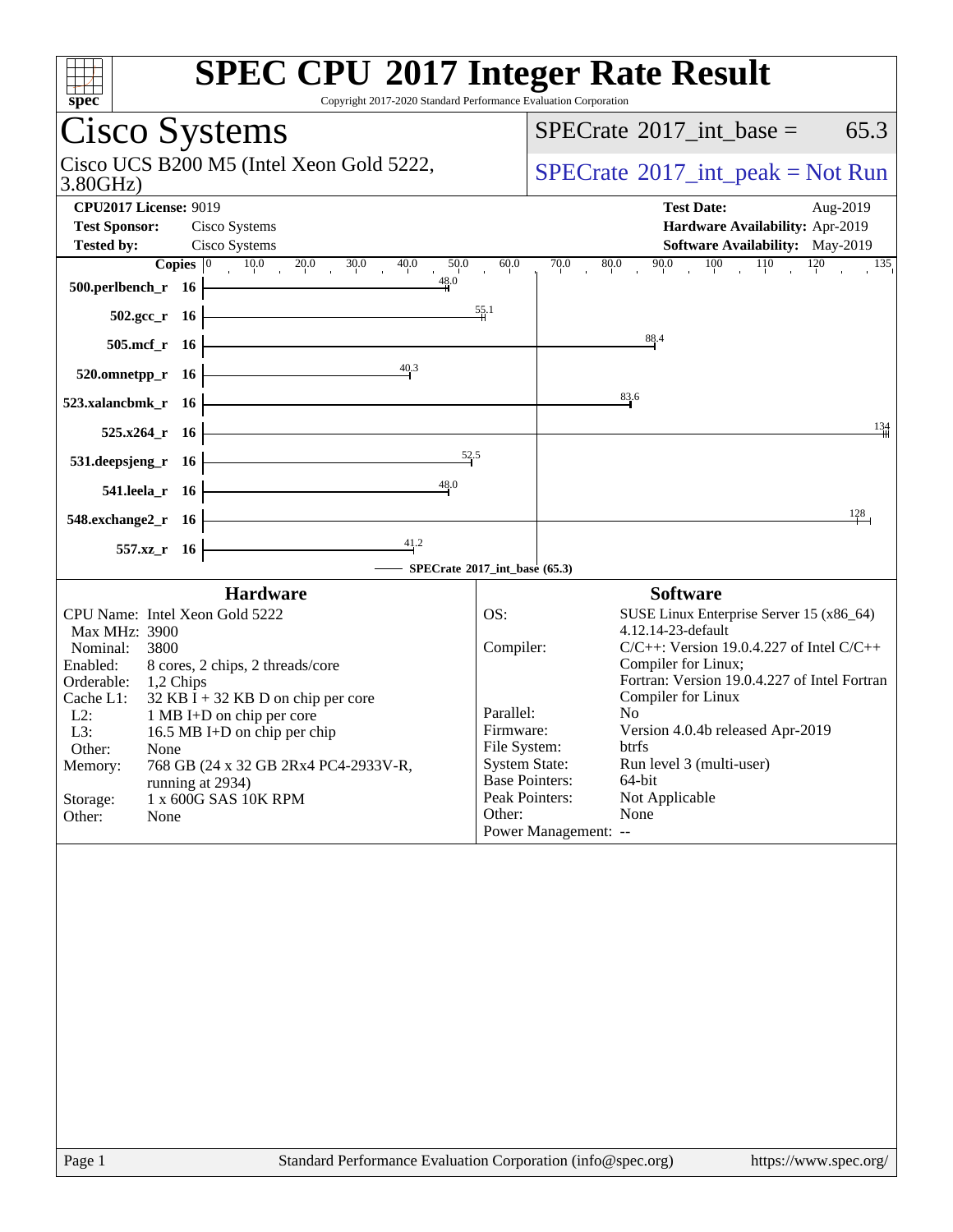

Copyright 2017-2020 Standard Performance Evaluation Corporation

## Cisco Systems

3.80GHz) Cisco UCS B200 M5 (Intel Xeon Gold 5222,  $SPECTU2222$ ,  $SPECTU22017$  int peak = Not Run

[SPECrate](http://www.spec.org/auto/cpu2017/Docs/result-fields.html#SPECrate2017intbase)<sup>®</sup>2017 int base = 65.3

**[CPU2017 License:](http://www.spec.org/auto/cpu2017/Docs/result-fields.html#CPU2017License)** 9019 **[Test Date:](http://www.spec.org/auto/cpu2017/Docs/result-fields.html#TestDate)** Aug-2019 **[Test Sponsor:](http://www.spec.org/auto/cpu2017/Docs/result-fields.html#TestSponsor)** Cisco Systems **[Hardware Availability:](http://www.spec.org/auto/cpu2017/Docs/result-fields.html#HardwareAvailability)** Apr-2019 **[Tested by:](http://www.spec.org/auto/cpu2017/Docs/result-fields.html#Testedby)** Cisco Systems **[Software Availability:](http://www.spec.org/auto/cpu2017/Docs/result-fields.html#SoftwareAvailability)** May-2019

#### **[Results Table](http://www.spec.org/auto/cpu2017/Docs/result-fields.html#ResultsTable)**

|                                     | <b>Base</b>   |                |                |                | <b>Peak</b> |                |       |               |                |              |                |              |                |              |
|-------------------------------------|---------------|----------------|----------------|----------------|-------------|----------------|-------|---------------|----------------|--------------|----------------|--------------|----------------|--------------|
| <b>Benchmark</b>                    | <b>Copies</b> | <b>Seconds</b> | Ratio          | <b>Seconds</b> | Ratio       | <b>Seconds</b> | Ratio | <b>Copies</b> | <b>Seconds</b> | <b>Ratio</b> | <b>Seconds</b> | <b>Ratio</b> | <b>Seconds</b> | <b>Ratio</b> |
| $500.$ perlbench_r                  | 16            | 536            | 47.5           | 531            | 48.0        | 530            | 48.0  |               |                |              |                |              |                |              |
| $502.\text{sec}\text{r}$            | 16            | 416            | 54.5           | 411            | 55.1        | 411            | 55.2  |               |                |              |                |              |                |              |
| $505$ .mcf r                        | 16            | 292            | 88.5           | 292            | 88.4        | 293            | 88.3  |               |                |              |                |              |                |              |
| 520.omnetpp_r                       | 16            | 521            | 40.3           | 518            | 40.5        | 520            | 40.3  |               |                |              |                |              |                |              |
| 523.xalancbmk r                     | 16            | 202            | 83.5           | 202            | 83.6        | 202            | 83.7  |               |                |              |                |              |                |              |
| 525.x264 r                          | 16            | 210            | 133            | 209            | 134         | <b>210</b>     | 134   |               |                |              |                |              |                |              |
| $531.$ deepsjeng $_r$               | 16            | 349            | 52.5           | 349            | 52.5        | 349            | 52.5  |               |                |              |                |              |                |              |
| 541.leela r                         | 16            | 552            | 48.0           | 551            | 48.1        | 553            | 47.9  |               |                |              |                |              |                |              |
| 548.exchange2_r                     | 16            | 327            | 128            | 327            | 128         | 321            | 131   |               |                |              |                |              |                |              |
| 557.xz r                            | 16            | 419            | 41.2           | 419            | 41.2        | 420            | 41.1  |               |                |              |                |              |                |              |
| $SPECrate^{\circ}2017$ int base =   |               |                | 65.3           |                |             |                |       |               |                |              |                |              |                |              |
| $SPECrate^{\circ}2017\_int\_peak =$ |               |                | <b>Not Run</b> |                |             |                |       |               |                |              |                |              |                |              |

Results appear in the [order in which they were run.](http://www.spec.org/auto/cpu2017/Docs/result-fields.html#RunOrder) Bold underlined text [indicates a median measurement.](http://www.spec.org/auto/cpu2017/Docs/result-fields.html#Median)

#### **[Submit Notes](http://www.spec.org/auto/cpu2017/Docs/result-fields.html#SubmitNotes)**

 The numactl mechanism was used to bind copies to processors. The config file option 'submit' was used to generate numactl commands to bind each copy to a specific processor. For details, please see the config file.

### **[Operating System Notes](http://www.spec.org/auto/cpu2017/Docs/result-fields.html#OperatingSystemNotes)**

Stack size set to unlimited using "ulimit -s unlimited"

#### **[General Notes](http://www.spec.org/auto/cpu2017/Docs/result-fields.html#GeneralNotes)**

Environment variables set by runcpu before the start of the run: LD\_LIBRARY\_PATH = "/home/cpu2017/lib/intel64:/home/cpu2017/lib/ia32:/home/cpu2017/je5.0.1-32" Binaries compiled on a system with 1x Intel Core i9-7900X CPU + 32GB RAM memory using Redhat Enterprise Linux 7.5 Transparent Huge Pages enabled by default Prior to runcpu invocation Filesystem page cache synced and cleared with: sync; echo 3> /proc/sys/vm/drop\_caches runcpu command invoked through numactl i.e.: numactl --interleave=all runcpu <etc> NA: The test sponsor attests, as of date of publication, that CVE-2017-5754 (Meltdown) is mitigated in the system as tested and documented. Yes: The test sponsor attests, as of date of publication, that CVE-2017-5753 (Spectre variant 1) is mitigated in the system as tested and documented. Yes: The test sponsor attests, as of date of publication, that CVE-2017-5715 (Spectre variant 2)

**(Continued on next page)**

| Page 2 | Standard Performance Evaluation Corporation (info@spec.org) | https://www.spec.org/ |
|--------|-------------------------------------------------------------|-----------------------|
|        |                                                             |                       |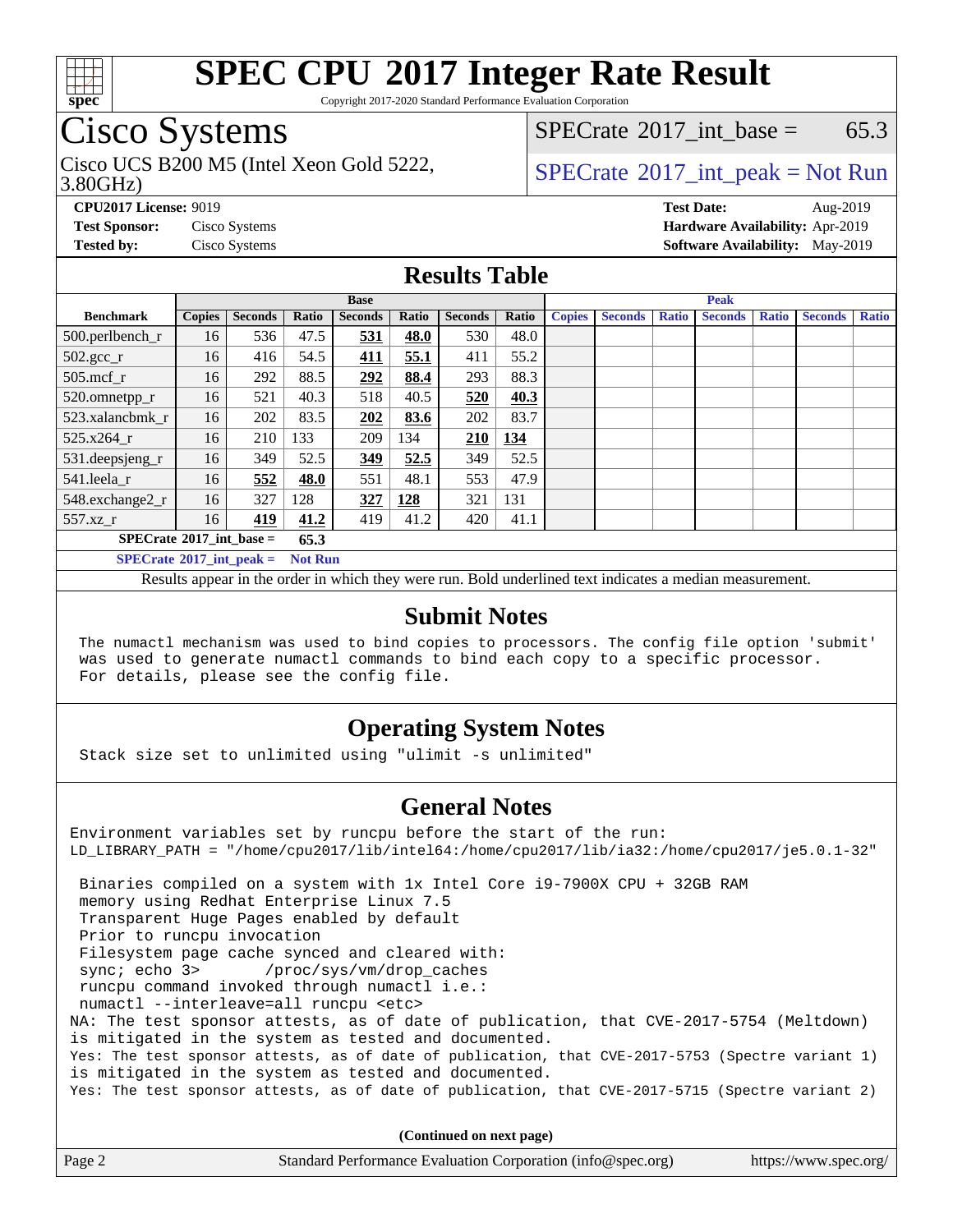

Copyright 2017-2020 Standard Performance Evaluation Corporation

# Cisco Systems

Cisco UCS B200 M5 (Intel Xeon Gold 5222,  $SPECTR = SPECrate^{\circ}2017\_int\_peak = Not Run$  $SPECTR = SPECrate^{\circ}2017\_int\_peak = Not Run$  $SPECTR = SPECrate^{\circ}2017\_int\_peak = Not Run$ 

 $SPECTate@2017_int\_base = 65.3$ 

3.80GHz)

**[Test Sponsor:](http://www.spec.org/auto/cpu2017/Docs/result-fields.html#TestSponsor)** Cisco Systems **[Hardware Availability:](http://www.spec.org/auto/cpu2017/Docs/result-fields.html#HardwareAvailability)** Apr-2019 **[Tested by:](http://www.spec.org/auto/cpu2017/Docs/result-fields.html#Testedby)** Cisco Systems **[Software Availability:](http://www.spec.org/auto/cpu2017/Docs/result-fields.html#SoftwareAvailability)** May-2019

**[CPU2017 License:](http://www.spec.org/auto/cpu2017/Docs/result-fields.html#CPU2017License)** 9019 **[Test Date:](http://www.spec.org/auto/cpu2017/Docs/result-fields.html#TestDate)** Aug-2019

### **[General Notes \(Continued\)](http://www.spec.org/auto/cpu2017/Docs/result-fields.html#GeneralNotes)**

is mitigated in the system as tested and documented.

### **[Platform Notes](http://www.spec.org/auto/cpu2017/Docs/result-fields.html#PlatformNotes)**

| Page 3                           |                                                                                                                                                                                                                                                                                 | Standard Performance Evaluation Corporation (info@spec.org)                                                                                                                                                         | https://www.spec.org/ |
|----------------------------------|---------------------------------------------------------------------------------------------------------------------------------------------------------------------------------------------------------------------------------------------------------------------------------|---------------------------------------------------------------------------------------------------------------------------------------------------------------------------------------------------------------------|-----------------------|
|                                  |                                                                                                                                                                                                                                                                                 | (Continued on next page)                                                                                                                                                                                            |                       |
| From 1scpu:<br>CPU(s):<br>Model: | Architecture:<br>$CPU$ op-mode( $s$ ):<br>Byte Order:<br>On-line CPU(s) list: $0-15$<br>Thread(s) per core:<br>$Core(s)$ per socket:<br>Socket(s):<br>NUMA $node(s):$<br>Vendor ID:<br>CPU family:<br>Model name:<br>Stepping:<br>CPU MHz:<br>$CPU$ max $MHz$ :<br>CPU min MHz: | x86 64<br>$32$ -bit, $64$ -bit<br>Little Endian<br>16<br>$\overline{2}$<br>4<br>2<br>4<br>GenuineIntel<br>6<br>85<br>$Intel(R) Xeon(R) Gold 5222 CPU @ 3.80GHz$<br>6<br>3800.000<br>3900.0000<br>1200.0000          |                       |
| 2                                | From /proc/cpuinfo<br>"physical id"s (chips)<br>16 "processors"<br>cpu cores $: 4$<br>siblings : 8<br>physical 0: cores 5 8 9 13<br>physical 1: cores 2 5 9 13                                                                                                                  | model name: Intel(R) Xeon(R) Gold 5222 CPU @ 3.80GHz<br>cores, siblings (Caution: counting these is hw and system dependent. The following<br>excerpts from /proc/cpuinfo might not be reliable. Use with caution.) |                       |
|                                  | For more information on this section, see                                                                                                                                                                                                                                       | SUT (System Under Test) info as seen by some common utilities.<br>https://www.spec.org/cpu2017/Docs/config.html#sysinfo                                                                                             |                       |
| SNC set to Enabled               | IMC Interleaving set to 1-way Interleave<br>Patrol Scrub set to Disabled<br>Sysinfo program /home/cpu2017/bin/sysinfo                                                                                                                                                           | Intel HyperThreading Technology set to Enabled<br>Rev: r5797 of 2017-06-14 96c45e4568ad54c135fd618bcc091c0f<br>running on linux-k1c6 Fri Aug 23 22:37:37 2019                                                       |                       |
| BIOS Settings:                   |                                                                                                                                                                                                                                                                                 |                                                                                                                                                                                                                     |                       |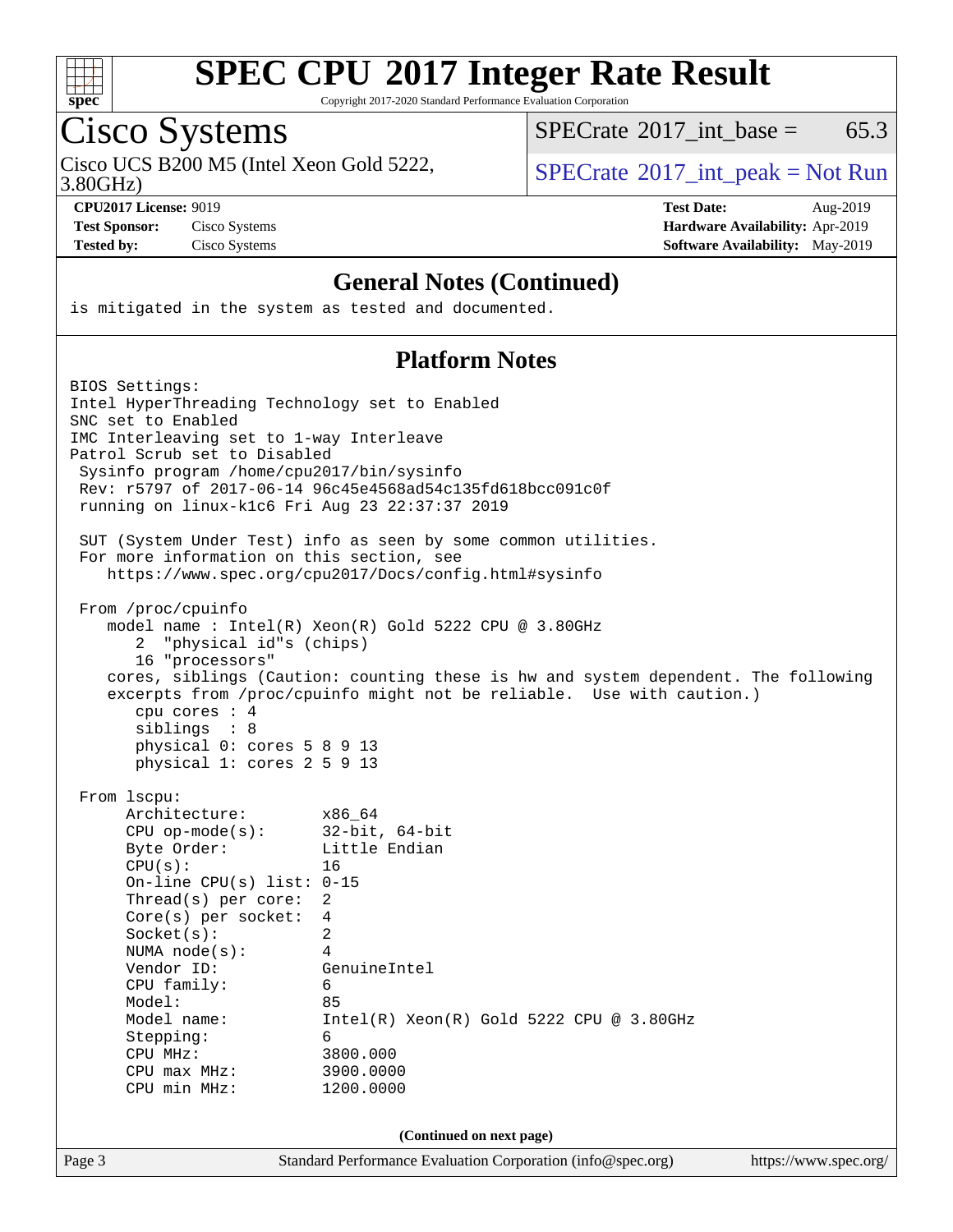

Copyright 2017-2020 Standard Performance Evaluation Corporation

Cisco Systems

3.80GHz) Cisco UCS B200 M5 (Intel Xeon Gold 5222,  $\begin{array}{c|c} \text{SPECrate} \textdegree 2017\_int\_peak = Not Run \\ \text{3.80GHz} \end{array}$  $\begin{array}{c|c} \text{SPECrate} \textdegree 2017\_int\_peak = Not Run \\ \text{3.80GHz} \end{array}$  $\begin{array}{c|c} \text{SPECrate} \textdegree 2017\_int\_peak = Not Run \\ \text{3.80GHz} \end{array}$ 

 $SPECTate@2017_int\_base = 65.3$ 

**[CPU2017 License:](http://www.spec.org/auto/cpu2017/Docs/result-fields.html#CPU2017License)** 9019 **[Test Date:](http://www.spec.org/auto/cpu2017/Docs/result-fields.html#TestDate)** Aug-2019 **[Test Sponsor:](http://www.spec.org/auto/cpu2017/Docs/result-fields.html#TestSponsor)** Cisco Systems **[Hardware Availability:](http://www.spec.org/auto/cpu2017/Docs/result-fields.html#HardwareAvailability)** Apr-2019 **[Tested by:](http://www.spec.org/auto/cpu2017/Docs/result-fields.html#Testedby)** Cisco Systems **[Software Availability:](http://www.spec.org/auto/cpu2017/Docs/result-fields.html#SoftwareAvailability)** May-2019

#### **[Platform Notes \(Continued\)](http://www.spec.org/auto/cpu2017/Docs/result-fields.html#PlatformNotes)**

| Page 4                                                   | Standard Performance Evaluation Corporation (info@spec.org)                                                                                               | https://www.spec.org/ |
|----------------------------------------------------------|-----------------------------------------------------------------------------------------------------------------------------------------------------------|-----------------------|
|                                                          | (Continued on next page)                                                                                                                                  |                       |
| 2:<br>21<br>21<br>10<br>11<br>21<br>3:<br>21<br>11<br>10 |                                                                                                                                                           |                       |
| 11<br>21<br>1:<br>10<br>21                               |                                                                                                                                                           |                       |
| 0:<br>$10$<br>21<br>21<br>11                             |                                                                                                                                                           |                       |
| node<br>0<br>3<br>1<br>2                                 |                                                                                                                                                           |                       |
| node distances:                                          |                                                                                                                                                           |                       |
| node 3 free: 193249 MB                                   |                                                                                                                                                           |                       |
| node 3 cpus: 5 7 13 15<br>node 3 size: 193493 MB         |                                                                                                                                                           |                       |
| node 2 free: 193285 MB                                   |                                                                                                                                                           |                       |
| node 2 size: 193524 MB                                   |                                                                                                                                                           |                       |
| node 2 cpus: 4 6 12 14                                   |                                                                                                                                                           |                       |
| node 1 free: 193323 MB                                   |                                                                                                                                                           |                       |
| node 1 size: 193524 MB                                   |                                                                                                                                                           |                       |
| node 1 cpus: 1 3 8 11                                    |                                                                                                                                                           |                       |
| node 0 free: 191694 MB                                   |                                                                                                                                                           |                       |
| node 0 size: 191934 MB                                   |                                                                                                                                                           |                       |
| available: 4 nodes (0-3)<br>node 0 cpus: 0 2 9 10        |                                                                                                                                                           |                       |
| physical chip.                                           |                                                                                                                                                           |                       |
|                                                          | From numactl --hardware WARNING: a numactl 'node' might or might not correspond to a                                                                      |                       |
| /proc/cpuinfo cache data<br>cache size $: 16896$ KB      |                                                                                                                                                           |                       |
|                                                          | ibpb ibrs stibp dtherm ida arat pln pts hwp hwp_act_window hwp_epp hwp_pkg_req pku<br>ospke avx512_vnni arch_capabilities ssbd                            |                       |
|                                                          | xsaveopt xsavec xgetbvl xsaves cqm_llc cqm_occup_llc cqm_mbm_total cqm_mbm_local                                                                          |                       |
|                                                          | avx512f avx512dq rdseed adx smap clflushopt clwb intel_pt avx512cd avx512bw avx512vl                                                                      |                       |
|                                                          | vpid fsgsbase tsc_adjust bmil hle avx2 smep bmi2 erms invpcid rtm cqm mpx rdt_a                                                                           |                       |
|                                                          | epb cat_13 cdp_13 invpcid_single intel_ppin mba tpr_shadow vnmi flexpriority ept                                                                          |                       |
|                                                          | tsc_deadline_timer aes xsave avx f16c rdrand lahf_lm abm 3dnowprefetch cpuid_fault                                                                        |                       |
|                                                          | aperfmperf tsc_known_freq pni pclmulqdq dtes64 monitor ds_cpl vmx smx est tm2 ssse3<br>sdbg fma cx16 xtpr pdcm pcid dca sse4_1 sse4_2 x2apic movbe popcnt |                       |
|                                                          | lm constant_tsc art arch_perfmon pebs bts rep_good nopl xtopology nonstop_tsc cpuid                                                                       |                       |
|                                                          | pat pse36 clflush dts acpi mmx fxsr sse sse2 ss ht tm pbe syscall nx pdpe1gb rdtscp                                                                       |                       |
| Flags:                                                   | fpu vme de pse tsc msr pae mce cx8 apic sep mtrr pge mca cmov                                                                                             |                       |
| NUMA node3 CPU(s):                                       | 5,7,13,15                                                                                                                                                 |                       |
| NUMA $node2$ $CPU(s)$ :                                  | 4,6,12,14                                                                                                                                                 |                       |
| NUMA nodel CPU(s):                                       | 1,3,8,11                                                                                                                                                  |                       |
| NUMA $node0$ $CPU(s):$                                   | 0, 2, 9, 10                                                                                                                                               |                       |
| L3 cache:                                                | 16896K                                                                                                                                                    |                       |
| $L2$ cache:                                              | 1024K                                                                                                                                                     |                       |
| Lli cache:                                               | 32K<br>32K                                                                                                                                                |                       |
| Virtualization:<br>L1d cache:                            | $VT - x$                                                                                                                                                  |                       |
| BogoMIPS:                                                | 7600.00                                                                                                                                                   |                       |
|                                                          |                                                                                                                                                           |                       |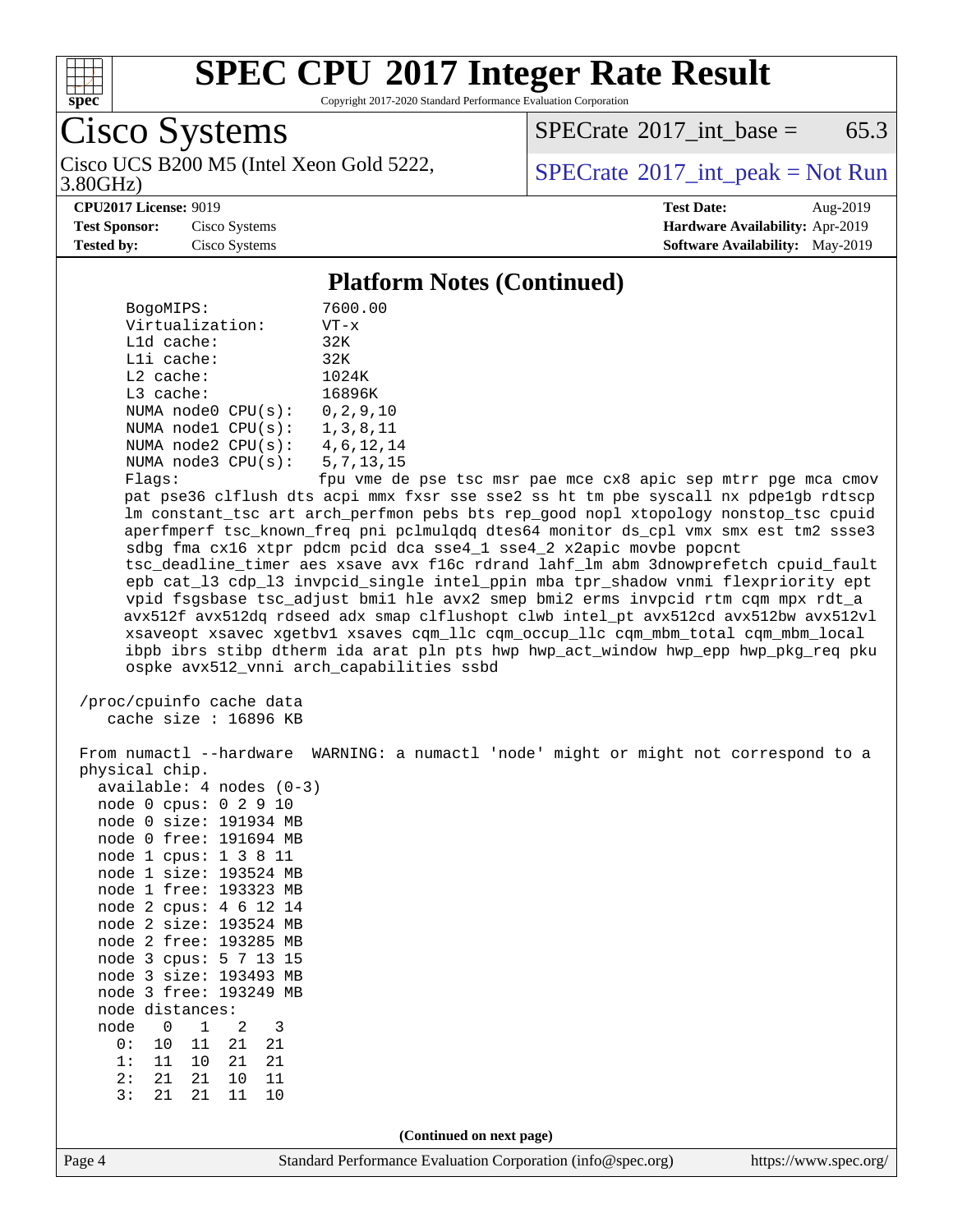

Copyright 2017-2020 Standard Performance Evaluation Corporation

## Cisco Systems

3.80GHz) Cisco UCS B200 M5 (Intel Xeon Gold 5222,  $\text{SPECrate}^{\circ}2017\_int\_peak = Not Run$  $\text{SPECrate}^{\circ}2017\_int\_peak = Not Run$  $\text{SPECrate}^{\circ}2017\_int\_peak = Not Run$ 

[SPECrate](http://www.spec.org/auto/cpu2017/Docs/result-fields.html#SPECrate2017intbase)<sup>®</sup>2017 int base = 65.3

**[Test Sponsor:](http://www.spec.org/auto/cpu2017/Docs/result-fields.html#TestSponsor)** Cisco Systems **[Hardware Availability:](http://www.spec.org/auto/cpu2017/Docs/result-fields.html#HardwareAvailability)** Apr-2019 **[Tested by:](http://www.spec.org/auto/cpu2017/Docs/result-fields.html#Testedby)** Cisco Systems **[Software Availability:](http://www.spec.org/auto/cpu2017/Docs/result-fields.html#SoftwareAvailability)** May-2019

**[CPU2017 License:](http://www.spec.org/auto/cpu2017/Docs/result-fields.html#CPU2017License)** 9019 **[Test Date:](http://www.spec.org/auto/cpu2017/Docs/result-fields.html#TestDate)** Aug-2019

### **[Platform Notes \(Continued\)](http://www.spec.org/auto/cpu2017/Docs/result-fields.html#PlatformNotes)**

 From /proc/meminfo MemTotal: 791016900 kB HugePages\_Total: 0 Hugepagesize: 2048 kB From /etc/\*release\* /etc/\*version\* os-release: NAME="SLES" VERSION="15" VERSION\_ID="15" PRETTY NAME="SUSE Linux Enterprise Server 15" ID="sles" ID\_LIKE="suse" ANSI\_COLOR="0;32" CPE\_NAME="cpe:/o:suse:sles:15" uname -a: Linux linux-k1c6 4.12.14-23-default #1 SMP Tue May 29 21:04:44 UTC 2018 (cd0437b) x86\_64 x86\_64 x86\_64 GNU/Linux run-level 3 Aug 23 22:35 SPEC is set to: /home/cpu2017 Filesystem Type Size Used Avail Use% Mounted on /dev/sdc2 btrfs 557G 15G 542G 3% /home Additional information from dmidecode follows. WARNING: Use caution when you interpret this section. The 'dmidecode' program reads system data which is "intended to allow hardware to be accurately determined", but the intent may not be met, as there are frequent changes to hardware, firmware, and the "DMTF SMBIOS" standard. BIOS Cisco Systems, Inc. B200M5.4.0.4b.0.0407191258 04/07/2019 Memory: 24x 0xCE00 M393A4K40CB2-CVF 32 GB 2 rank 2933, configured at 2934 (End of data from sysinfo program) **[Compiler Version Notes](http://www.spec.org/auto/cpu2017/Docs/result-fields.html#CompilerVersionNotes)** ============================================================================== C  $\vert$  500.perlbench\_r(base) 502.gcc\_r(base) 505.mcf\_r(base) | 525.x264\_r(base) 557.xz\_r(base) ------------------------------------------------------------------------------ Intel(R) C Intel(R) 64 Compiler for applications running on Intel(R)  $64$ , Version 19.0.4.227 Build 20190416 Copyright (C) 1985-2019 Intel Corporation. All rights reserved. **(Continued on next page)**

| Page 5<br>Standard Performance Evaluation Corporation (info@spec.org)<br>https://www.spec.org/ |
|------------------------------------------------------------------------------------------------|
|------------------------------------------------------------------------------------------------|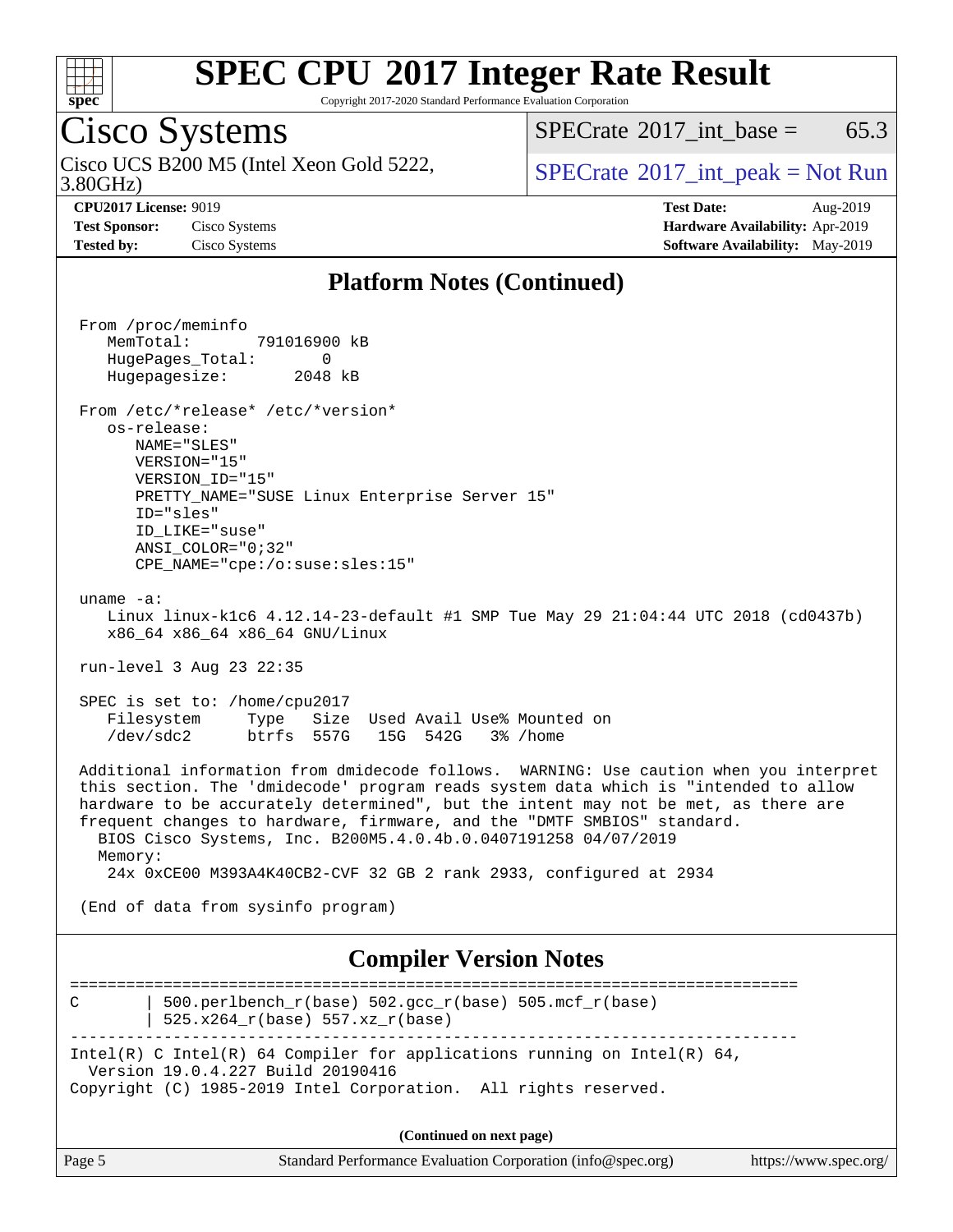

Copyright 2017-2020 Standard Performance Evaluation Corporation

## Cisco Systems

3.80GHz) Cisco UCS B200 M5 (Intel Xeon Gold 5222,  $\begin{array}{c|c}\n\text{SPECrate} \textdegree 2017\_int\_peak = Not Run\n\end{array}$  $\begin{array}{c|c}\n\text{SPECrate} \textdegree 2017\_int\_peak = Not Run\n\end{array}$  $\begin{array}{c|c}\n\text{SPECrate} \textdegree 2017\_int\_peak = Not Run\n\end{array}$ 

 $SPECTate$ <sup>®</sup>[2017\\_int\\_base =](http://www.spec.org/auto/cpu2017/Docs/result-fields.html#SPECrate2017intbase) 65.3

**[CPU2017 License:](http://www.spec.org/auto/cpu2017/Docs/result-fields.html#CPU2017License)** 9019 **[Test Date:](http://www.spec.org/auto/cpu2017/Docs/result-fields.html#TestDate)** Aug-2019 **[Test Sponsor:](http://www.spec.org/auto/cpu2017/Docs/result-fields.html#TestSponsor)** Cisco Systems **[Hardware Availability:](http://www.spec.org/auto/cpu2017/Docs/result-fields.html#HardwareAvailability)** Apr-2019 **[Tested by:](http://www.spec.org/auto/cpu2017/Docs/result-fields.html#Testedby)** Cisco Systems **[Software Availability:](http://www.spec.org/auto/cpu2017/Docs/result-fields.html#SoftwareAvailability)** May-2019

### **[Compiler Version Notes \(Continued\)](http://www.spec.org/auto/cpu2017/Docs/result-fields.html#CompilerVersionNotes)**

| 520.omnetpp $r(base)$ 523.xalancbmk $r(base)$ 531.deepsjeng $r(base)$<br>$C++$<br>$541.$ leela $r(base)$                                                                               |
|----------------------------------------------------------------------------------------------------------------------------------------------------------------------------------------|
| Intel(R) $C++$ Intel(R) 64 Compiler for applications running on Intel(R) 64,<br>Version 19.0.4.227 Build 20190416<br>Copyright (C) 1985-2019 Intel Corporation. All rights reserved.   |
| Fortran   548.exchange2 $r(base)$                                                                                                                                                      |
| Intel(R) Fortran Intel(R) 64 Compiler for applications running on Intel(R)<br>64, Version 19.0.4.227 Build 20190416<br>Copyright (C) 1985-2019 Intel Corporation. All rights reserved. |

------------------------------------------------------------------------------

## **[Base Compiler Invocation](http://www.spec.org/auto/cpu2017/Docs/result-fields.html#BaseCompilerInvocation)**

[C benchmarks](http://www.spec.org/auto/cpu2017/Docs/result-fields.html#Cbenchmarks): [icc -m64 -std=c11](http://www.spec.org/cpu2017/results/res2019q3/cpu2017-20190903-17693.flags.html#user_CCbase_intel_icc_64bit_c11_33ee0cdaae7deeeab2a9725423ba97205ce30f63b9926c2519791662299b76a0318f32ddfffdc46587804de3178b4f9328c46fa7c2b0cd779d7a61945c91cd35)

[C++ benchmarks:](http://www.spec.org/auto/cpu2017/Docs/result-fields.html#CXXbenchmarks) [icpc -m64](http://www.spec.org/cpu2017/results/res2019q3/cpu2017-20190903-17693.flags.html#user_CXXbase_intel_icpc_64bit_4ecb2543ae3f1412ef961e0650ca070fec7b7afdcd6ed48761b84423119d1bf6bdf5cad15b44d48e7256388bc77273b966e5eb805aefd121eb22e9299b2ec9d9)

[Fortran benchmarks](http://www.spec.org/auto/cpu2017/Docs/result-fields.html#Fortranbenchmarks): [ifort -m64](http://www.spec.org/cpu2017/results/res2019q3/cpu2017-20190903-17693.flags.html#user_FCbase_intel_ifort_64bit_24f2bb282fbaeffd6157abe4f878425411749daecae9a33200eee2bee2fe76f3b89351d69a8130dd5949958ce389cf37ff59a95e7a40d588e8d3a57e0c3fd751)

## **[Base Portability Flags](http://www.spec.org/auto/cpu2017/Docs/result-fields.html#BasePortabilityFlags)**

 500.perlbench\_r: [-DSPEC\\_LP64](http://www.spec.org/cpu2017/results/res2019q3/cpu2017-20190903-17693.flags.html#b500.perlbench_r_basePORTABILITY_DSPEC_LP64) [-DSPEC\\_LINUX\\_X64](http://www.spec.org/cpu2017/results/res2019q3/cpu2017-20190903-17693.flags.html#b500.perlbench_r_baseCPORTABILITY_DSPEC_LINUX_X64) 502.gcc\_r: [-DSPEC\\_LP64](http://www.spec.org/cpu2017/results/res2019q3/cpu2017-20190903-17693.flags.html#suite_basePORTABILITY502_gcc_r_DSPEC_LP64) 505.mcf\_r: [-DSPEC\\_LP64](http://www.spec.org/cpu2017/results/res2019q3/cpu2017-20190903-17693.flags.html#suite_basePORTABILITY505_mcf_r_DSPEC_LP64) 520.omnetpp\_r: [-DSPEC\\_LP64](http://www.spec.org/cpu2017/results/res2019q3/cpu2017-20190903-17693.flags.html#suite_basePORTABILITY520_omnetpp_r_DSPEC_LP64) 523.xalancbmk\_r: [-DSPEC\\_LP64](http://www.spec.org/cpu2017/results/res2019q3/cpu2017-20190903-17693.flags.html#suite_basePORTABILITY523_xalancbmk_r_DSPEC_LP64) [-DSPEC\\_LINUX](http://www.spec.org/cpu2017/results/res2019q3/cpu2017-20190903-17693.flags.html#b523.xalancbmk_r_baseCXXPORTABILITY_DSPEC_LINUX) 525.x264\_r: [-DSPEC\\_LP64](http://www.spec.org/cpu2017/results/res2019q3/cpu2017-20190903-17693.flags.html#suite_basePORTABILITY525_x264_r_DSPEC_LP64) 531.deepsjeng\_r: [-DSPEC\\_LP64](http://www.spec.org/cpu2017/results/res2019q3/cpu2017-20190903-17693.flags.html#suite_basePORTABILITY531_deepsjeng_r_DSPEC_LP64) 541.leela\_r: [-DSPEC\\_LP64](http://www.spec.org/cpu2017/results/res2019q3/cpu2017-20190903-17693.flags.html#suite_basePORTABILITY541_leela_r_DSPEC_LP64) 548.exchange2\_r: [-DSPEC\\_LP64](http://www.spec.org/cpu2017/results/res2019q3/cpu2017-20190903-17693.flags.html#suite_basePORTABILITY548_exchange2_r_DSPEC_LP64) 557.xz\_r: [-DSPEC\\_LP64](http://www.spec.org/cpu2017/results/res2019q3/cpu2017-20190903-17693.flags.html#suite_basePORTABILITY557_xz_r_DSPEC_LP64)